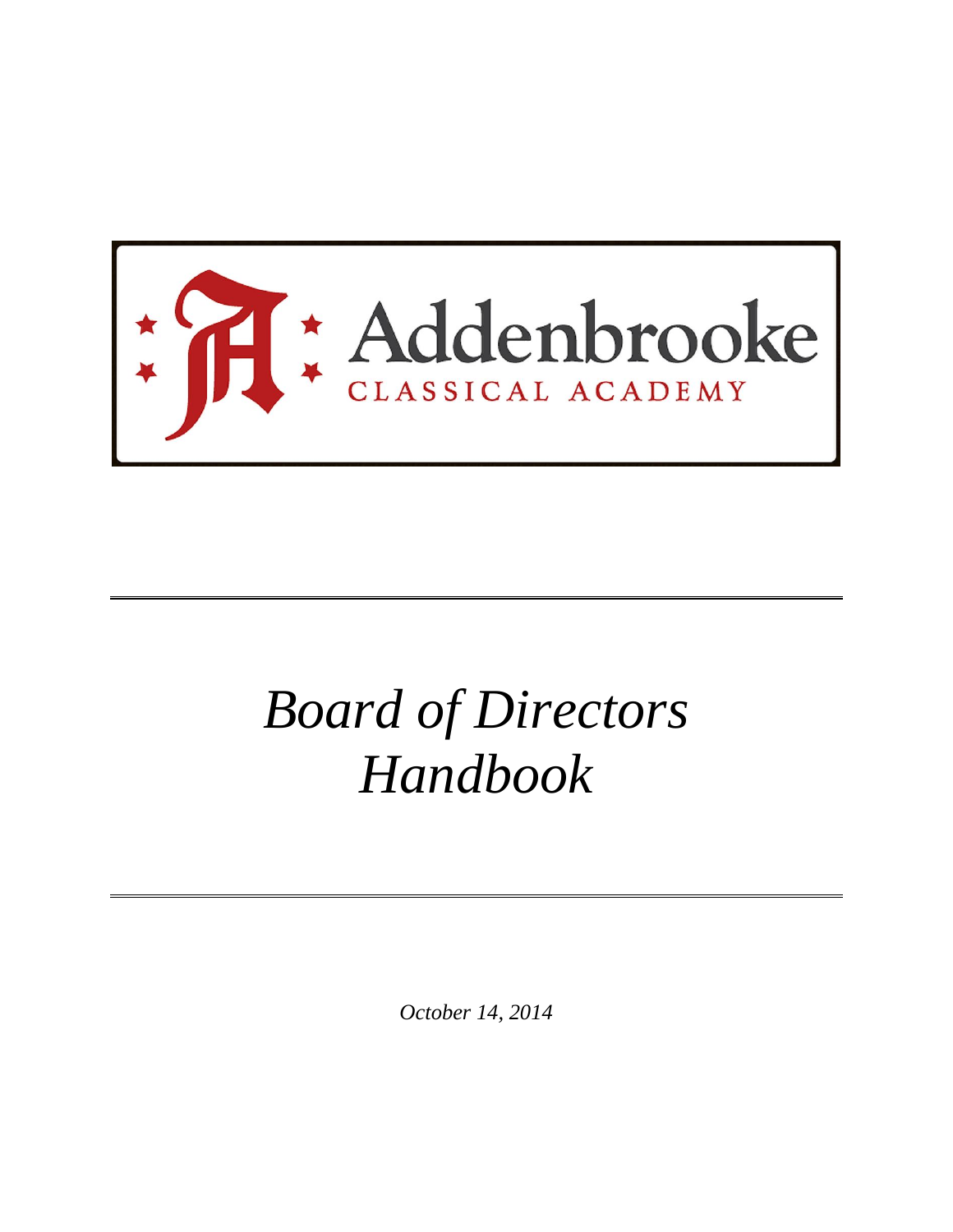#### **Vision Statement**

*Addenbrooke will become an exemplary learning community that supports innovation and is committed to continuous improvement. Addenbrooke Academy will be a place where a collaborative community develops curriculumn, instructional strategies, and assessment to ensure all students learn.*

#### **Mission Statement**

*Addenbrooke Classical Academy will be a place where a collaborative community develops curriculum, instructional strategies, and assessment to ensure all students learn through a rigorous music program, Core-Knowledge and Classical curriculum and instructional models.*

#### **Tag Line**

"Fostering a culture of free and independent thinkers through tradition and innovation."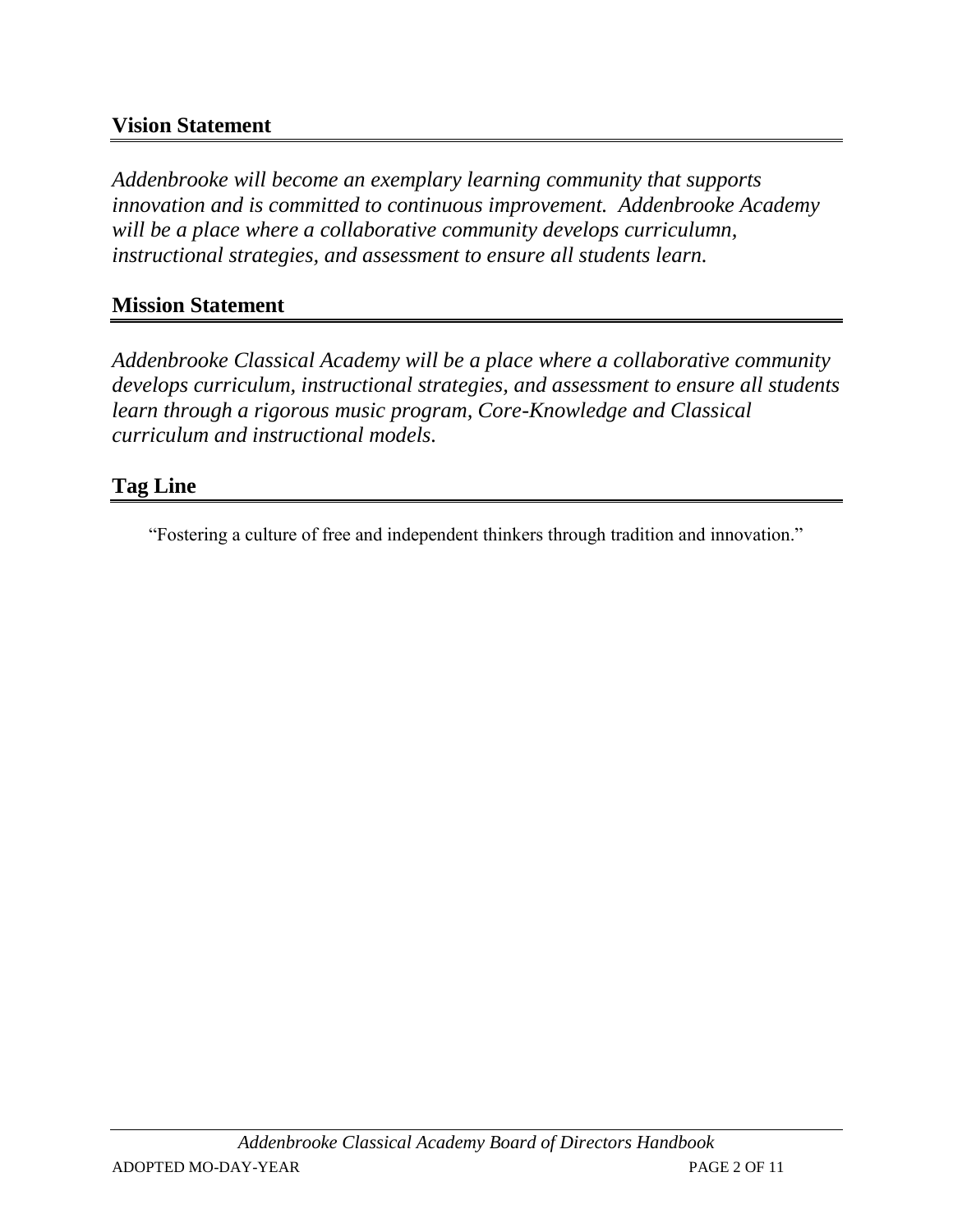#### **Board Member Agreement**

A member of the Addenbrooke Classical Academy Board of Directors ("board") shall have a firm belief in the classical approach to education. Members of the board ("Directors") shall be fully committed to the charter school concept.

The purpose of the board is to set the general direction and policy of the school, not to manage it on a daily basis. Directors shall be able to govern in a manner to ensure the adherence to the Addenbrooke Classical Academy ("ACA") vision and mission statements. Furthermore, directors shall foster positive relationships with school personnel, the school community, and community at large, oversee the financial stability of ACA, and deal with school related issues as prescribed in the bylaws.

By signature below, each director agrees to uphold the terms of this agreement.

#### **Qualifications**

- Read *Cultural Literacy; by E.D. Hirsch and also Core Knowledge*
- Become familiar with the ACA educational program. This should be done by visits to the Academy to observe the program in action as well as reading the most recent comprehensive summary of the educational program and curriculum.
- Support the educational philosophy, discipline policy, and administrative structure of Addenbrooke Classical Academy.
- Read the Articles of Incorporation and these Bylaws.
- Read and sign the Board Handbook and Agreement.
- Within twelve months of joining the Board, complete a comprehensive review of charter school board rules and practices, *e.g.*, by completing the charter school board modules [\(http://onlinelearning.enetcolorado.org\)](http://onlinelearning.enetcolorado.org/) and by reading the Colordo Department of Education (CDE) *Charter School Governing Board Training Handbook*.

Prior board experience is helpful but not required. Placing a high value on professionalism and the success of the school is mandatory. Motivation for serving on the board shall be to facilitate the educational success of students.

All directors are required to attend a yearly board retreat where the goals of the board are defined. Further, a board self-evaluation meeting shall be conducted each year where the performance of the board during the past year will be critiqued. Additional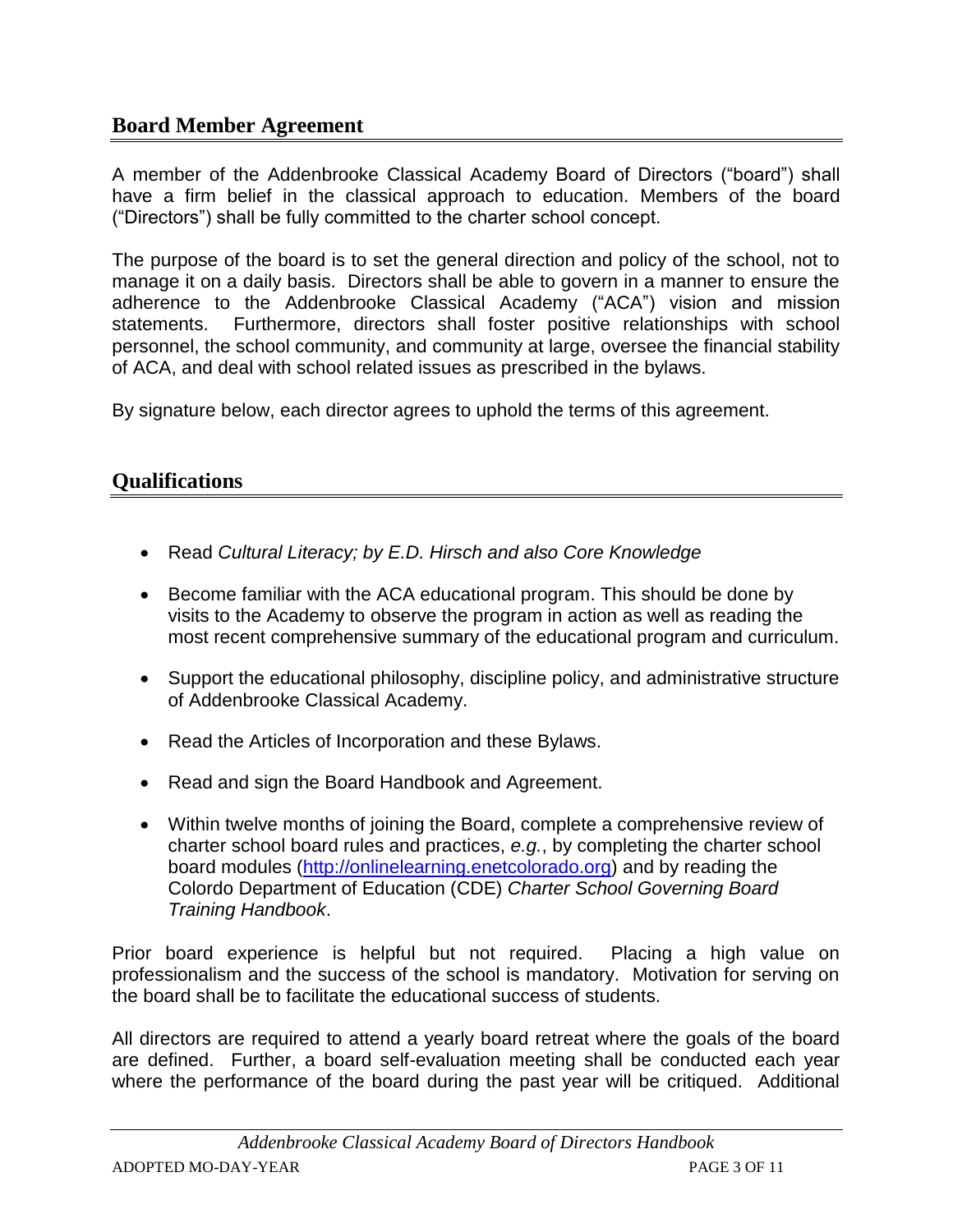meetings may be held during the year where outside speakers present information on effective board leadership and/or other pertinent topics are discussed.

Directors shall fulfill their board and committee responsibilities to their fullest capability. The board agrees it is not a best practice to abstain from a board vote without having a potential conflict of interest that requires recusal.

All directors should remember that being a public relations representative is one of their key roles.

#### **Behavioral Expectations**

Directors shall abide by the Colorado Revised Statutes (C.R.S.) open meetings law [C.R.S. § 24-6-401]. The open meetings law states that anyone discussing board business, policy, actions, resolutions, etc. amongst three or more directors, except at meetings for which notice has been properly posted at least 24 hours prior to the meeting, is illegal. "Meeting" with another director is defined as communication in person, by telephone, by electronic mail, or through any other means. Executive sessions and confidentiality laws are also outlined in the statute. Personnel matters, individual students, negotiations, property/lease agreements, attorney conferences, security arrangements and certain documents protected by mandatory nondisclosure provisions are confidential by law and are typically discussed in an executive session. Once the executive session is concluded, any actions resulting from the discussion are conducted and documented as part of the regular (or special) meeting in the usual manner of conducting business.

Expectations include a professional demeanor at all board and school functions. Issues being discussed shall not be personalized and directed toward a fellow director, ACA personnel, parent or anyone else. Discernment should be used in interpersonal relationships and communications.

A diversity of opinions and solutions are necessary for the effective governance of ACA; however, directors shall respect and listen to ideas being presented by another director. Directors shall encourage each other to fulfill their responsibilities to the fullest of their potential.

When receiving criticism from parents or other parties about school personnel or other directors, the director shall direct the speaker to the director/personnel, which the situation involves. Directors shall avoid speaking negatively about school personnel or other directors to the school community, or parties outside the school community.

Conflict shall be resolved by those between whom it exists. Directors will commit to resolving conflict directly with each other or with the appropriate school personnel and not share the conflict with anyone outside of the conflict except as necessary to follow the approved conflict resolution policy of ACA, including, but not limited to, other parents, other school personnel, or the media.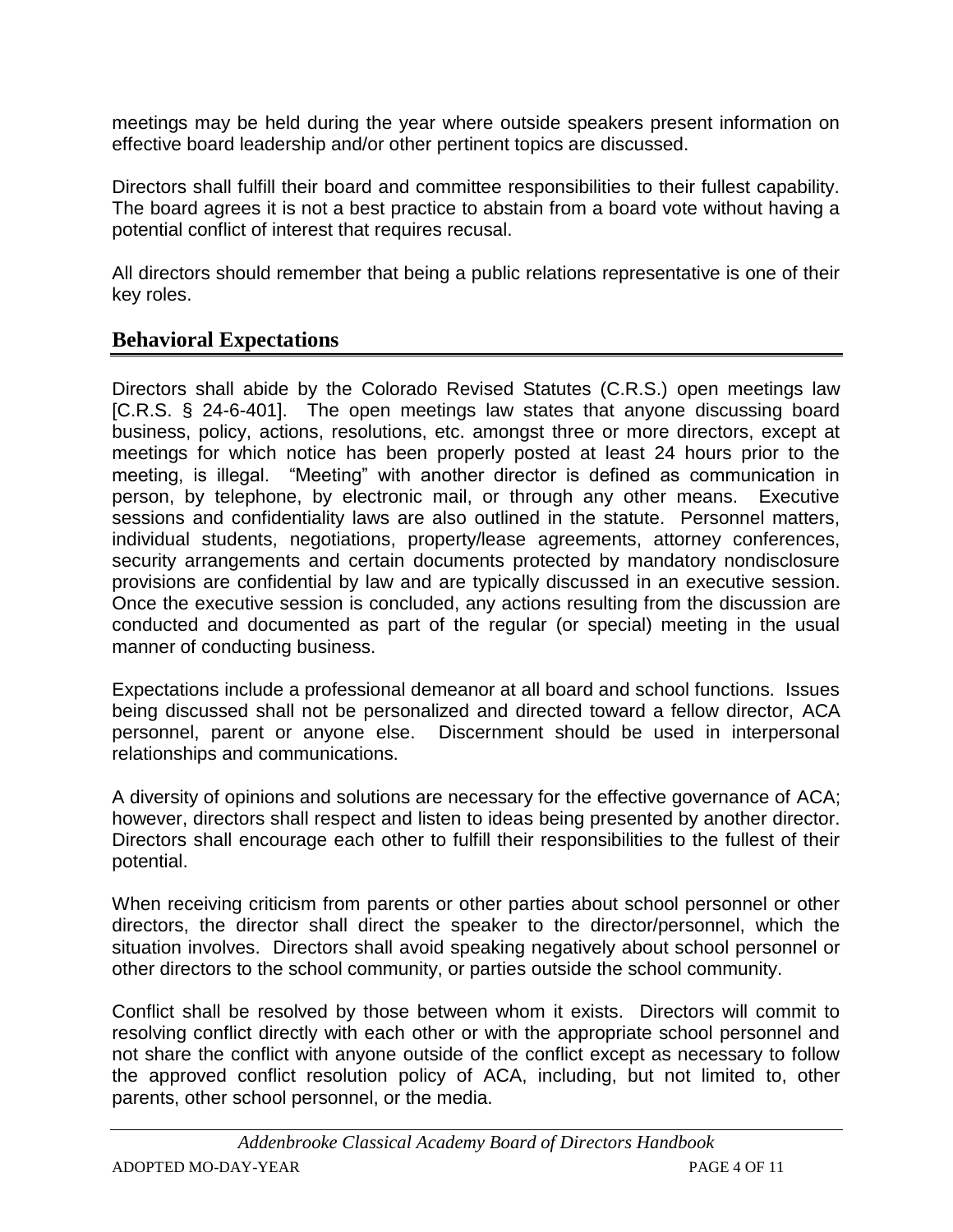Directors shall exemplify integrity, honesty, and respect. A dedication and commitment to the vision of ACA and the charter school movement shall be top priority for any directors. Any director finding himself or herself involved in an irresolvable conflict shall put the vision and interest of the school first.

Directors are expected to attend all board meetings unless excused. All board meetings shall be governed according to appropriate parliamentary procedure.

#### **Governance of Addenbrooke Classical Academy**

ACA shall be governed by the board. The board shall be made up of a minimum of five directors and a maximum of seven directors. The board shall establish and maintain fundamental school policies to ensure adherence to the vision and mission statements. ACA's Executive Director shall make day-to-day management decisions and is responsible for all administration duties for the school. The Executive Director shall report directly to the board and serve at the pleasure of the board.

As with all charter schools, ACA is an entity separate from the school district in the area of governance. Each director shall guard this unique characteristic of ACA and other charters schools.

Directors should remember that derogatory statements concerning matters regarding ACA in a public forum tend to bring disrepute on the school as a whole and could be counterproductive to not only ACA, but also the Colorado charter school movement. If a director questions a school related decision, he or she shall immediately take that concern or disagreement to the Executive Director in a confidential and diplomatic manner. Likewise, the Executive Director shall agree to the same commitment regarding board decisions.

While at the school, directors shall be mindful of the different roles they play: parent, volunteer, director, etc. Directors shall not use their position of authority while acting in their parent or volunteer roles. With humility, each director shall serve the best interests of the school.

Directors shall remember that stepping out of their advisory or director capacity and attempting to manage or unduly influence the operations of the school will frequently cause problems.

The vision and mission statements of ACA, will serve to guide and direct the function and decisions of the board. The goal to continually improve, maintain integrity, serve ACA families and ensure academic success for ACA's students shall take precedence in all situations.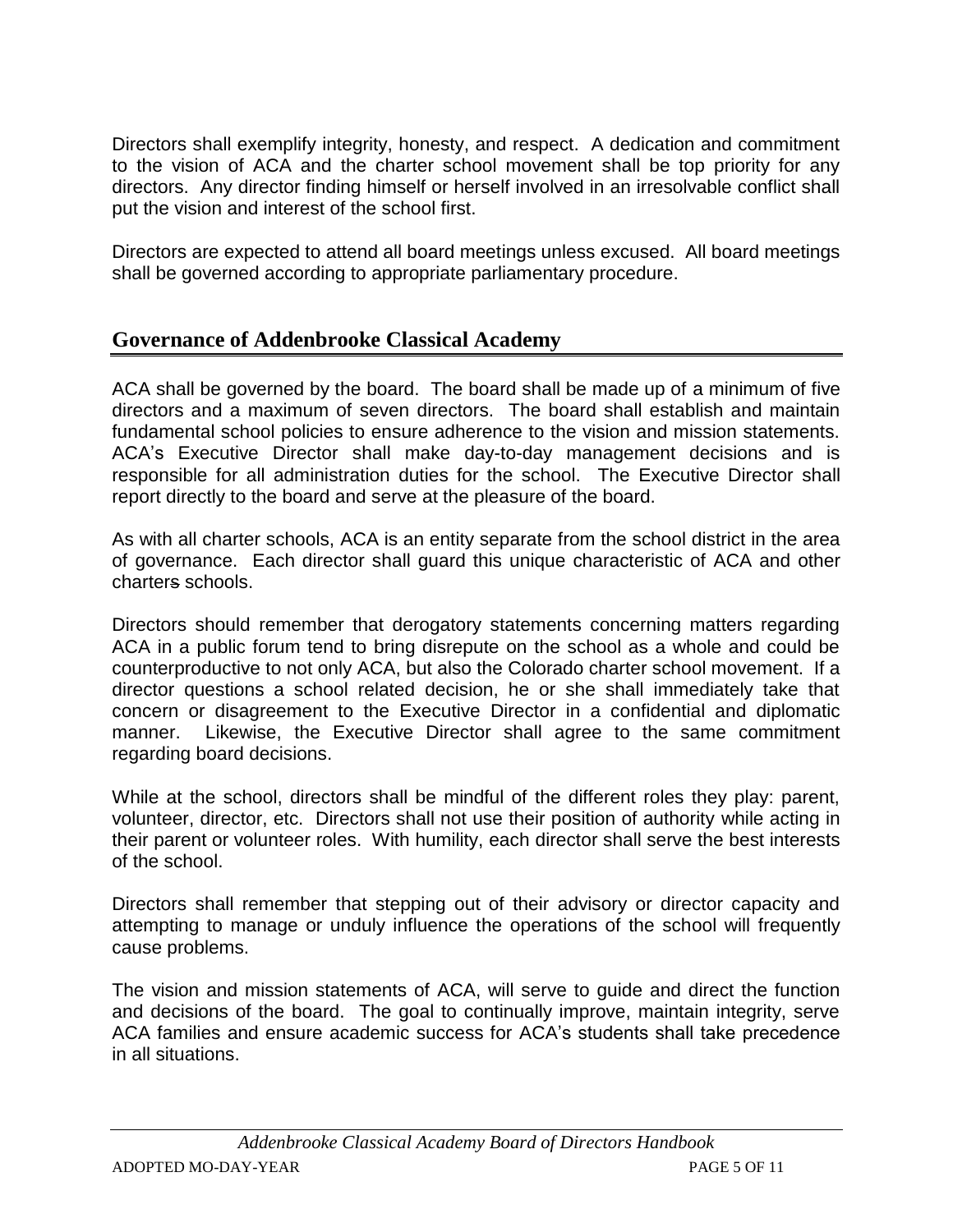#### **Governance chart**



The Jefferson County R-1 School District has granted the charter to Addenbrooke Classical Academy.

The Department of Treasury Internal Revenue Service granted Addenbrooke Classical Academy recognition as a 501(c)(3) Public Charity on Oct 24, 2013.

#### **Responsibilities and Duties of the Board of Directors**

The board is responsible for:

- 1. Implementing the vision and mission statements as well as the school's philosophy and objectives. This philosophy should be read on a regular basis and taken into consideration whenever possible changes of policy are under discussion.
- 2. Establishing policies for the Executive Directors' operation of ACA as well as ensuring that the provisions of the corporation's Articles of Incorporation, Bylaws, the charter, and other contracts or agreements with the Jefferson County R-1 School District are being followed.
- 3. Establishing fiscal policy and boundaries, including but not limited to, budgets and financial controls for the schools.
- 4. Selecting a new Executive Director, when necessary.
- 5. Establishing necessary working committees and ensuring that all directors are actively involved in appropriate committee assignments.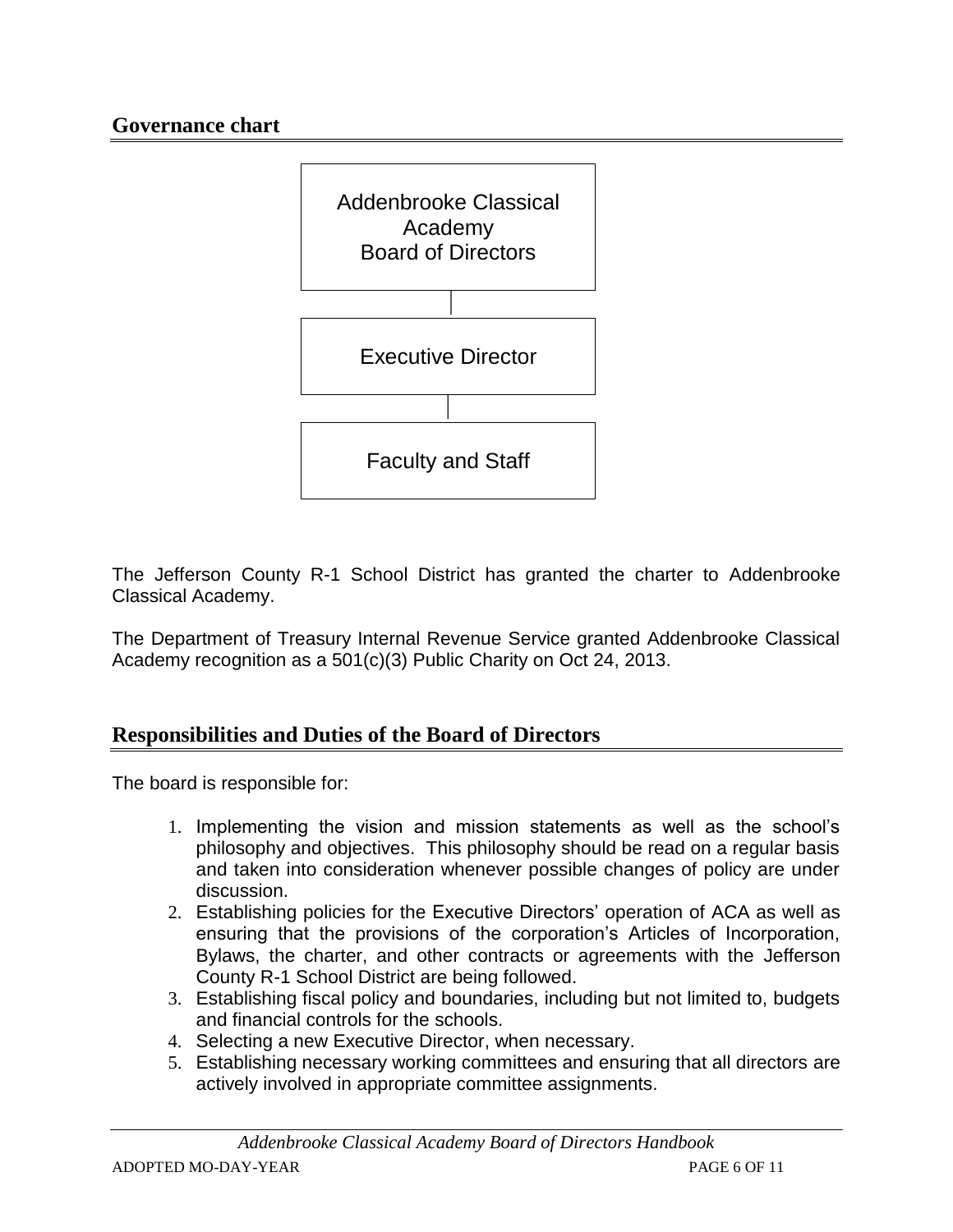- 6. Conducting a written annual evaluation of the performance of the Executive Director and establishing his/her performance goals for the following year.
- 7. Conducting a written annual self-evaluation, including consideration of whether the board and its committees are independently knowledgeable concerning school matters or are relying too heavily upon the Executive Director and/or other school personnel for guidance in establishing and maintaining policies.
- 8. Keeping full and accurate minutes of board meetings and those of its committees.
- 9. Maintaining a policy book so that governing decisions made over a period of years may be readily available to subsequent directors and administrators.
- 10. Developing and maintaining a communication link to the community.

Remember that each director has no individual authority; it is only as a collective board that there is authority.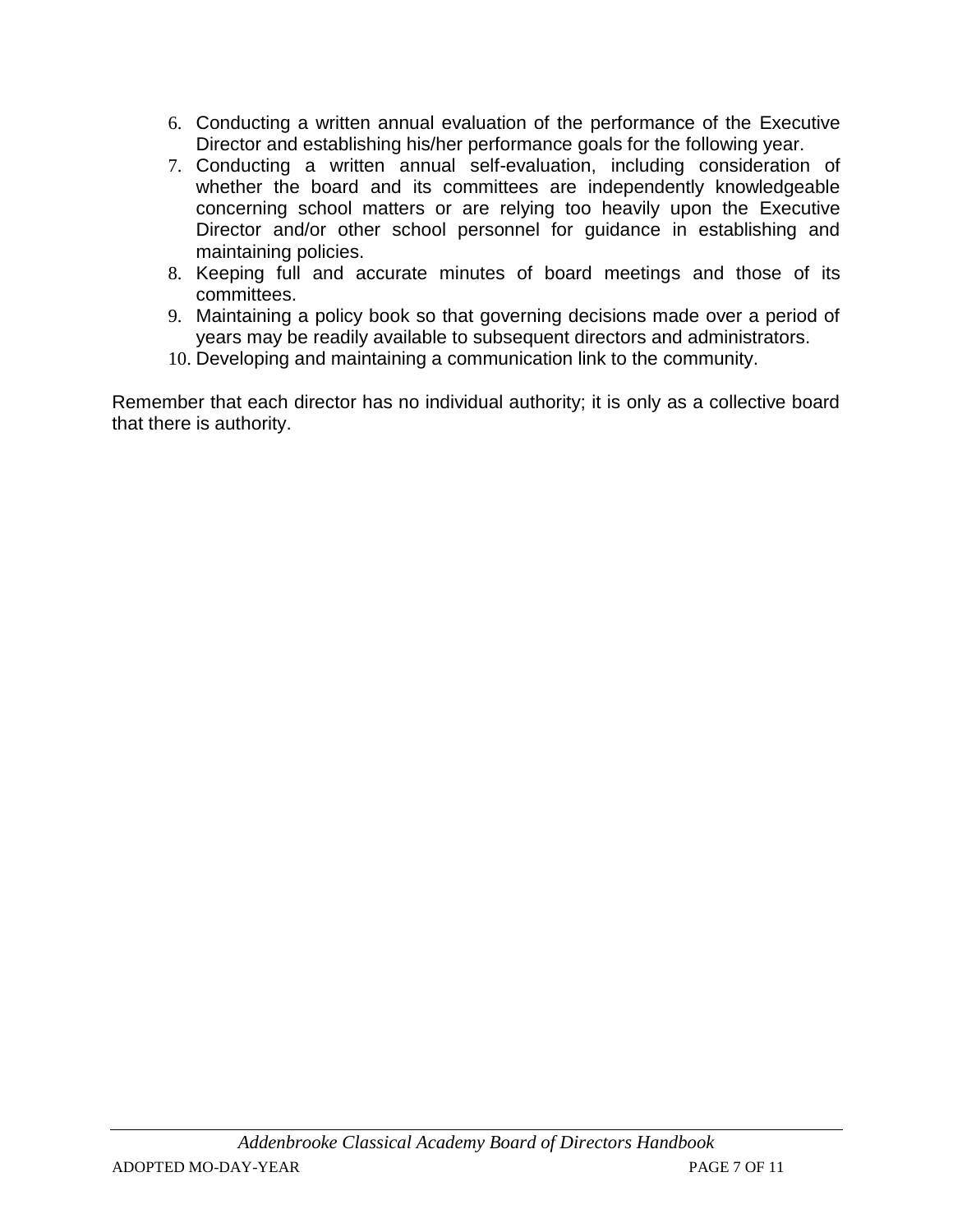# BOARD OFFICER RESPONSIBILITIES

## *PRESIDENT*

- CHAIR BOARD MEETINGS
- UTILIZE ROBERTS RULES OF ORDER FOR CLARITY OF ACTION TAKEN AT BOARD MEETINGS
- UNDERSTAND ROBERTS RULES OF ORDER AND BE PREPARED TO MAKE A JUDGMENT CALL ON WHETHER PROPER PARLIAMENTARY PROCEDURE HAS BEEN USED
- PREPARE MEETING AGENDAS AND ENSURE PROPER POSTING OF THE AGENDAS
- **PRIMARY CONTACT FOR THE EXECUTIVE DIRECTOR**
- **PRIMARY CONTACT FOR LEGAL ISSUES WITH COUNSEL**
- **SIGN CONTRACTS (EMPLOYEE, CHARTER OR VENDOR) ON BEHALF OF THE BOARD**
- ENSURE THE AGENDA FOCUSES ON THE STRATEGIC PLAN
- ENSURE STANDARD BOARD CALENDAR ISSUES ARE ADDRESSED
- FACILITATE CONFLICT MANAGEMENT AMONG BOARD MEMBERS
- **PRIMARY COMMUNICATION LINK FOR PARENTS**
- ENSURES ANNUAL EXECUTIVE DIRECTOR REVIEW IS COMPLETED
- **ASSIGNS COMMITTEE CHAIRS**

## *VICE PRESIDENT*

- FULFILL PRESIDENT'S OR SECRETARY-TREASURER'S DUTIES IF PRESIDENT IS ABSENT, OR AS ASSIGNED
- CHAIR BOARD MEETINGS IN THE ABSENCE OF THE PRESIDENT, OR AS ASSIGNED.

#### *SECRETARY*

- **PREPARE MEETING MINUTES**
- SIGN CONTRACTS WHEN TWO SIGNATURES ARE REQUIRED
- **DISTRIBUTE BOARD PACKETS PRIOR TO REGULAR BOARD MEETINGS**
- MAINTAIN AUDIO RECORDINGS OF EXECUTIVE SESSION AS REQUIRED BY LAW
- MONITOR TIME (IF RESTRICTED) DURING PUBLIC COMMENT
- POST FINAL BOARD MINUTES TO THE WEBSITE
- MAINTAINING THE SCHOOLS POLICY BOOK
- ENSURE ALL DIRECTORS HAVE A COPY OF KEY SCHOOL DOCUMENTS

#### *TREASURER*

- INTERPRET AND CLARIFY THE SCHOOL BUDGET FOR THE REST OF THE BOARD AND SCHOOL **COMMUNITY**
- FUNCTION AS A MEMBER OF THE FINANCE SUBCOMMITTEE
- PRESENT THE BUDGET AT THE ANNUAL BOARD MEETING
- MAKE PROVISION FOR A CERTIFIED INDEPENDENT FINANCIAL AUDIT
- **SIGN MONTHLY EXPENSES FOR ADMINISTRATION AS REQUIRED**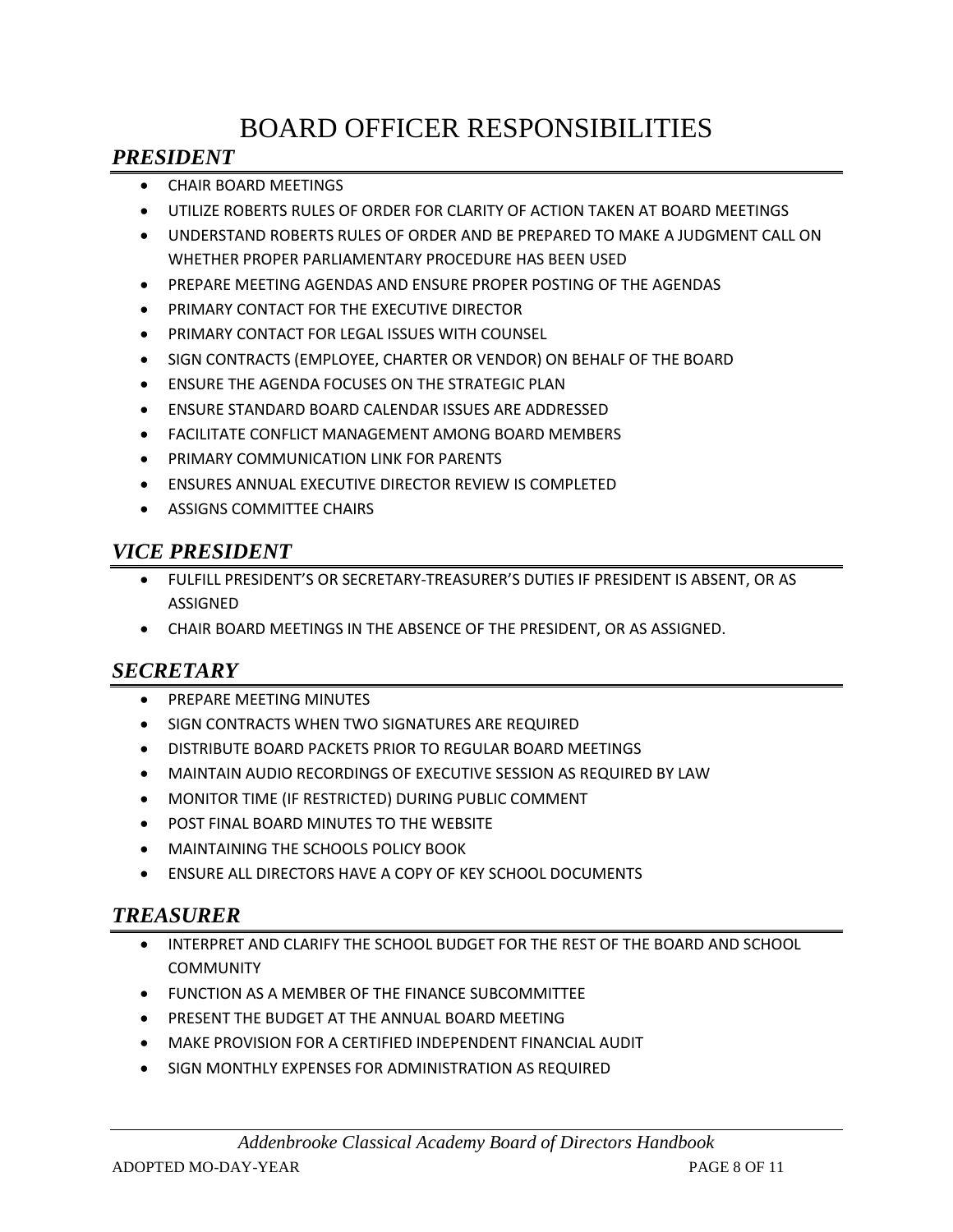# *DIRECTOR (ALL)*

- MONITOR STUDENT ACADEMIC ACHIEVEMENT
- **NETWORK WITH CONSTITUENTS AND COMMUNITY MEMBERS**
- MONITOR CHARTER SCHOOL LEGISLATION; GET INVOLVED AS MAY BECOME NECESSARY
- **RECRUIT NEW BOARD MEMBERS**
- RAISE FUNDS FOR THE SCHOOL AS NEEDED AND AS GUIDED BY THE STRATEGIC PLAN
- READ, UNDERSTAND AND ADHERE TO THE SCHOOL BYLAWS AND BOARD POLICIES
- UNDERSTAND AND ADHERE TO COLORADO OPEN MEETINGS LAWS
- PARTICIPATE IN THE DEVELOPMENT AND IMPLEMENTATION OF THE STRATEGIC PLAN
- ATTEND MEETINGS HAVING READ THE BOARD PACKET AND READY TO SUCCINCTLY DISCUSS AGENDA ITEMS
- **PROVIDE FINANCIAL OVERSIGHT AND BUDGET APPROVAL**
- **RECOMMEND AND ADOPT BOARD POLICY**
- COMMIT TO A BOARD MEMBER CODE OF CONDUCT
- NEGOTIATE CONTRACTS AND CHARTER RENEWAL
- DELEGATE WORK TO COMMITTEES
- **SELECT, REVIEW AND SUPPORT THE ADMINISTRATOR**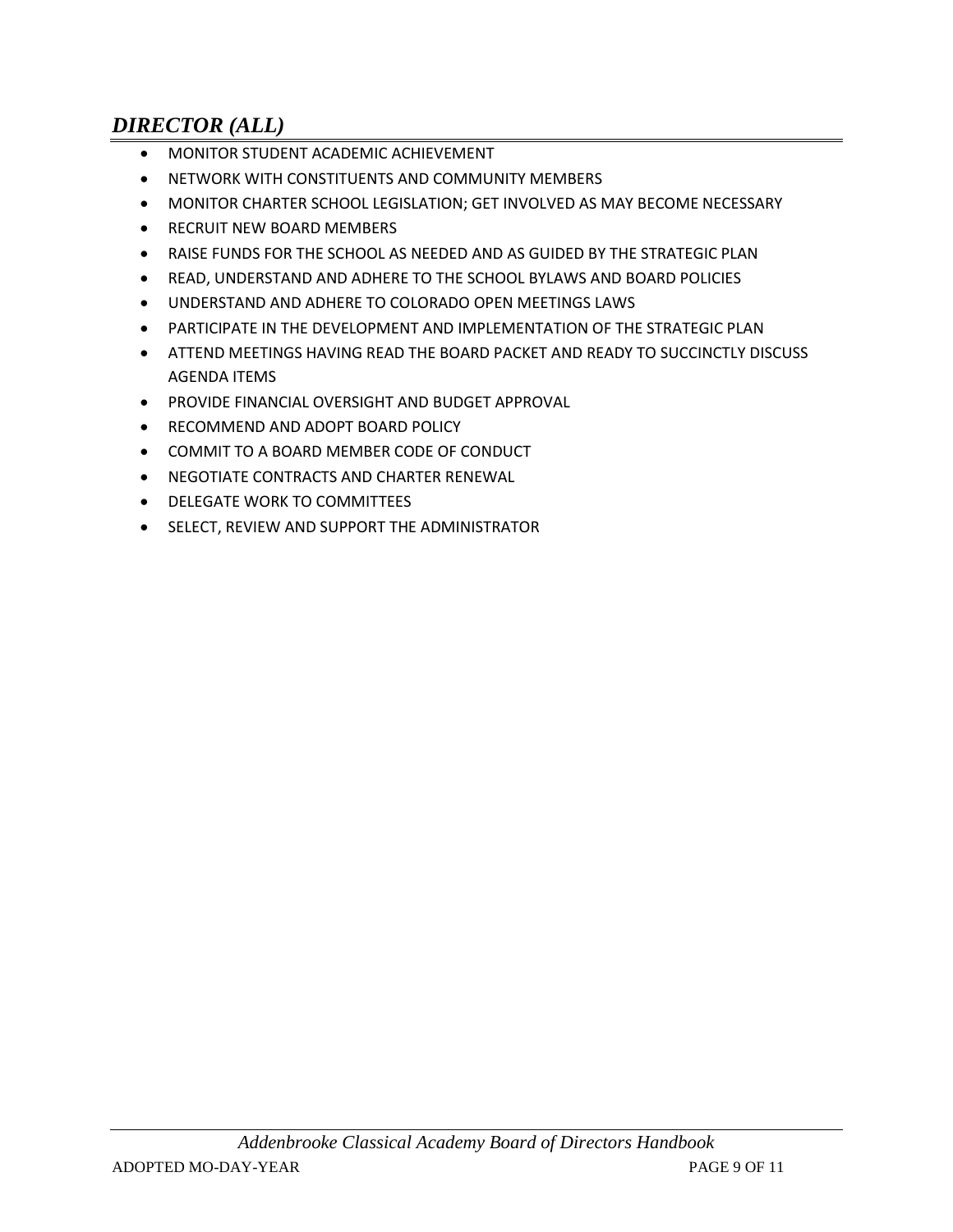Agreed to and Signed, this \_\_\_\_\_\_\_\_ day of \_\_\_\_\_\_\_\_\_\_\_\_\_, 20\_\_\_.

\_\_\_\_\_\_\_\_\_\_\_\_\_\_\_\_\_\_\_\_\_\_\_\_\_\_\_\_\_\_\_\_\_\_ Director, Addenbrooke Classical Academy

\_\_\_\_\_\_\_\_\_\_\_\_\_\_\_\_\_\_\_\_\_\_\_\_\_\_\_\_\_\_\_\_\_\_ Director, Addenbrooke Classical Academy

\_\_\_\_\_\_\_\_\_\_\_\_\_\_\_\_\_\_\_\_\_\_\_\_\_\_\_\_\_\_\_\_\_\_ Director, Addenbrooke Classical Academy

\_\_\_\_\_\_\_\_\_\_\_\_\_\_\_\_\_\_\_\_\_\_\_\_\_\_\_\_\_\_\_\_\_\_ Director, Addenbrooke Classical Academy

\_\_\_\_\_\_\_\_\_\_\_\_\_\_\_\_\_\_\_\_\_\_\_\_\_\_\_\_\_\_\_\_\_\_ Director, Addenbrooke Classical Academy

\_\_\_\_\_\_\_\_\_\_\_\_\_\_\_\_\_\_\_\_\_\_\_\_\_\_\_\_\_\_\_\_\_\_ Director, Addenbrooke Classical Academy

\_\_\_\_\_\_\_\_\_\_\_\_\_\_\_\_\_\_\_\_\_\_\_\_\_\_\_\_\_\_\_\_\_\_ Director, Addenbrooke Classical Academy